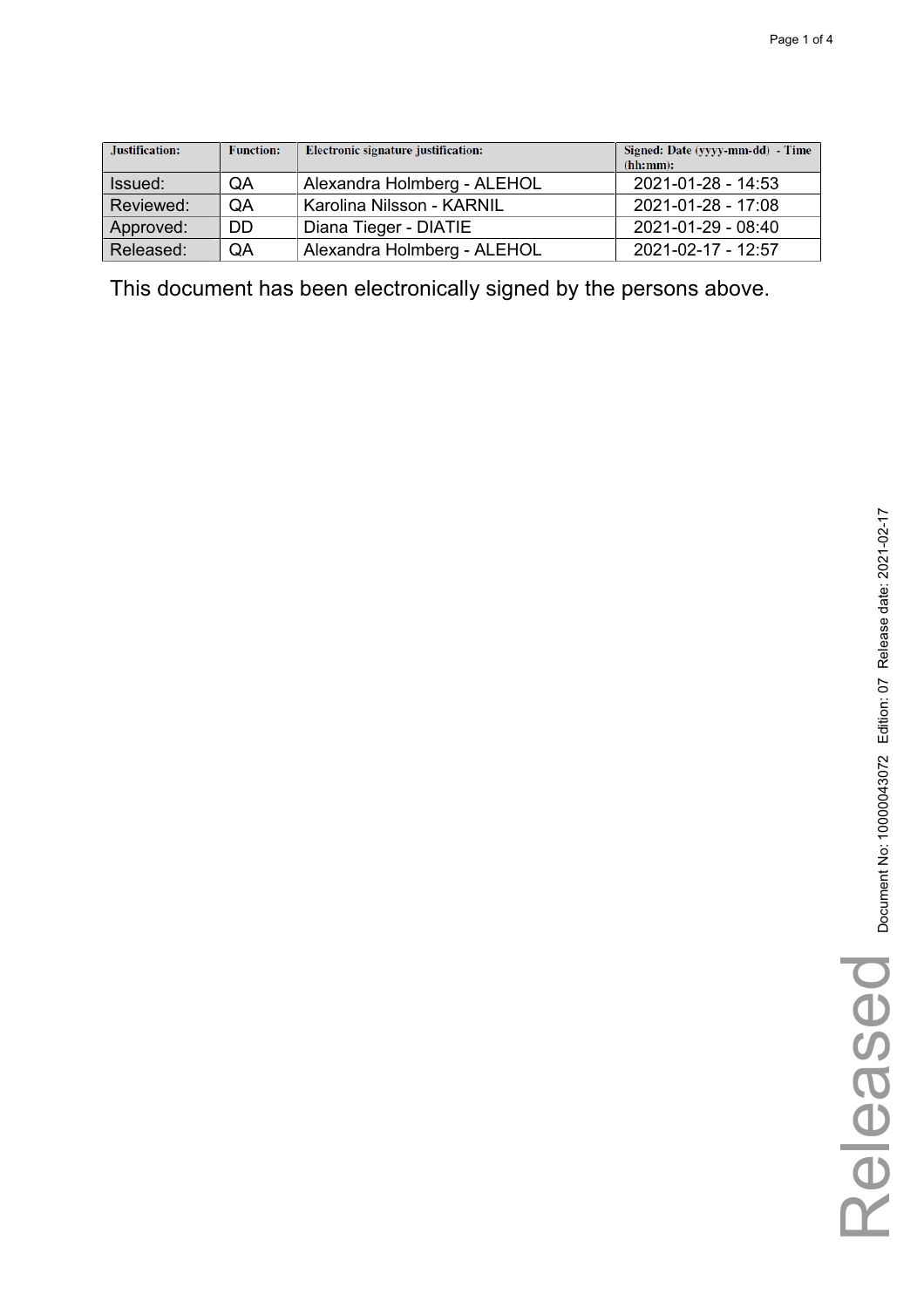

## **Provox® Micron HME**



### **Product description:**

Provox Micron HME is a Heat and Moisture Exchanger combined with an electrostatic filter. The HME is a foam which contains a salt (Calcium Chloride) The HME retains the heat and moisture of the exhaled air. When inhaling, the retained heat and moisture in the HME is given back to the lungs. HME use may help improve the function of the lungs and reduce problems with e.g. coughing and mucus production. New users may experience slight discomfort in the beginning, related to increased breathing resistance. During the first weeks of use, mucous production may seem to increase. This is normal and means that the mucus is getting thinner and easier to cough up. After a few weeks of HME use, this should stabilize and coughing and mucus production usually decreases. The Provox Micron HME lid can be pressed down to occlude the stoma in order to speak with a voice prosthesis. When the pressure is released, the lid automatically comes up and the airway passage opens. Provox Micron HME helps to filter inhaled air through consistent normal use. Thereby, small particles, e.g. bacteria, viruses, dust and pollen are restricted from passing through the device into the lungs.

Atos Medical AB Kraftgatan 8

SE-242 35 Hörby, Sweden Tel: +46 (0) 415 198 00

Web Site: www.atosmedical.com E-mail: info@atosmedical.com

Org.nr 556268-7607 VAT no. SE556268760701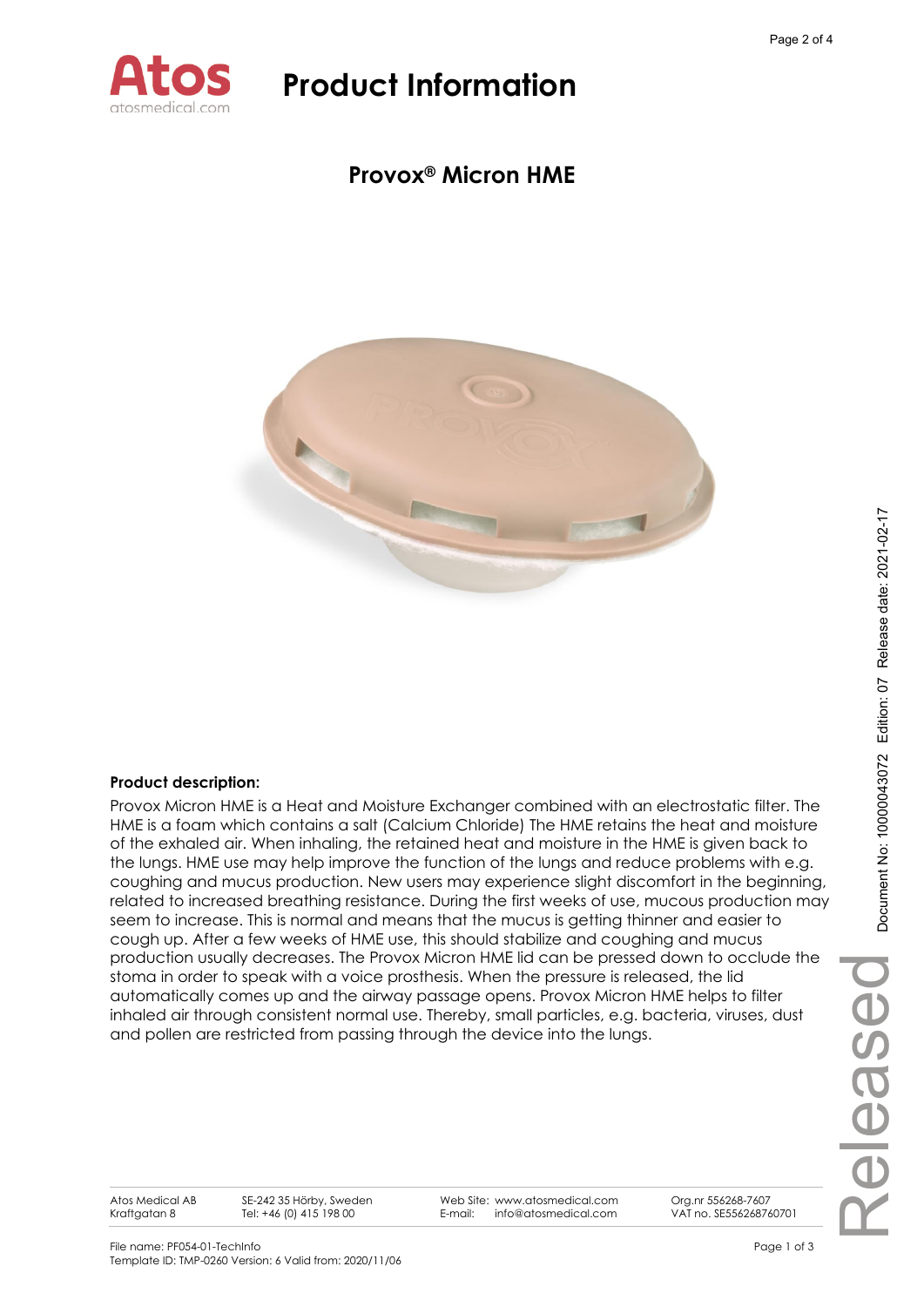

| <b>Document ID:</b>                     | PF054-01-TechInfo                                                                                                                                                                                                                                                                                                                                                                                                                    | Edition: | 07 |
|-----------------------------------------|--------------------------------------------------------------------------------------------------------------------------------------------------------------------------------------------------------------------------------------------------------------------------------------------------------------------------------------------------------------------------------------------------------------------------------------|----------|----|
| <b>Manufacturer:</b>                    | Atos Medical AB<br>Kraftgatan 8<br>SE-242 35 Hörby, Sweden                                                                                                                                                                                                                                                                                                                                                                           |          |    |
| <b>Classification: (EU)</b><br>2017/745 | Class I, Rule 1                                                                                                                                                                                                                                                                                                                                                                                                                      |          |    |
| <b>Intended Use:</b>                    | The Provox Micron HME is a heat and moisture exchanger (HME) and air<br>filtration device for patients breathing through a tracheostoma. Provox<br>Micron HME partially restores lost breathing resistance. For patients with a<br>voice prosthesis or surgical speech fistula it may also facilitate voicing.<br>Provox Micron HME is intended to be used with the attachment devices in<br>the Provox HME System.                  |          |    |
| <b>Use specifications:</b>              | Intended medical indication:<br>Product for rehabilitation for patients breathing through a tracheostoma.                                                                                                                                                                                                                                                                                                                            |          |    |
|                                         | Intended patient population:<br>Any age and condition. The majority of the users are elderly.                                                                                                                                                                                                                                                                                                                                        |          |    |
|                                         | Intended usage:<br>Single use.                                                                                                                                                                                                                                                                                                                                                                                                       |          |    |
|                                         | Intended part of the body/type of tissue applied to or interacted with:<br>The product is placed in front of the tracheostoma to condition respiratory<br>air. The tissue contact is Indirect via inhaled air.                                                                                                                                                                                                                       |          |    |
|                                         | Intended user profile:<br>The product is supposed to be handled by patient but is also handled by<br>physicians, trained nurses, SLPs, clinicians and caregivers.                                                                                                                                                                                                                                                                    |          |    |
|                                         | Intended conditions of use:<br>Environment: Home use (normal daily environment without any or<br>environmental restrictions regarding temperature, moisture etc.).<br>Outpatient clinic use. Hospital use.<br>Frequency of use: Continuous use.<br>Replacement rate: Max usage for 24 hours. Replacement is performed by<br>the patient, clinician or caregiver.                                                                     |          |    |
| <b>Contraindications:</b>               | This device shall not be used by patients who are unable to handle or<br>remove the device themselves when needed, unless the patient is under<br>constant supervision of a clinician or a trained caregiver. For example:<br>patients who are unable to move their arms, patients with decreased levels<br>of consciousness, or patients with diseases that put them at a risk for<br>unpredictable periodic loss of consciousness. |          |    |
| <b>CE Mark:</b>                         | Yes, the devices are CE marked.                                                                                                                                                                                                                                                                                                                                                                                                      |          |    |
| <b>GMDN</b> code:                       | 58705 (Tracheostoma protective filter)                                                                                                                                                                                                                                                                                                                                                                                               |          |    |
| <b>Sterilization:</b>                   | Non-sterile                                                                                                                                                                                                                                                                                                                                                                                                                          |          |    |
| <b>Raw material:</b>                    | Lid: Thermoplastic elastomer (TPE) with beige polyethylene (PE)<br>masterbatch<br>Filter: Acrylic, Polypropylene (PP)<br>Cassette: Polypropylene (PP), Polyoxymethylene (POM), Silicone oil                                                                                                                                                                                                                                          |          |    |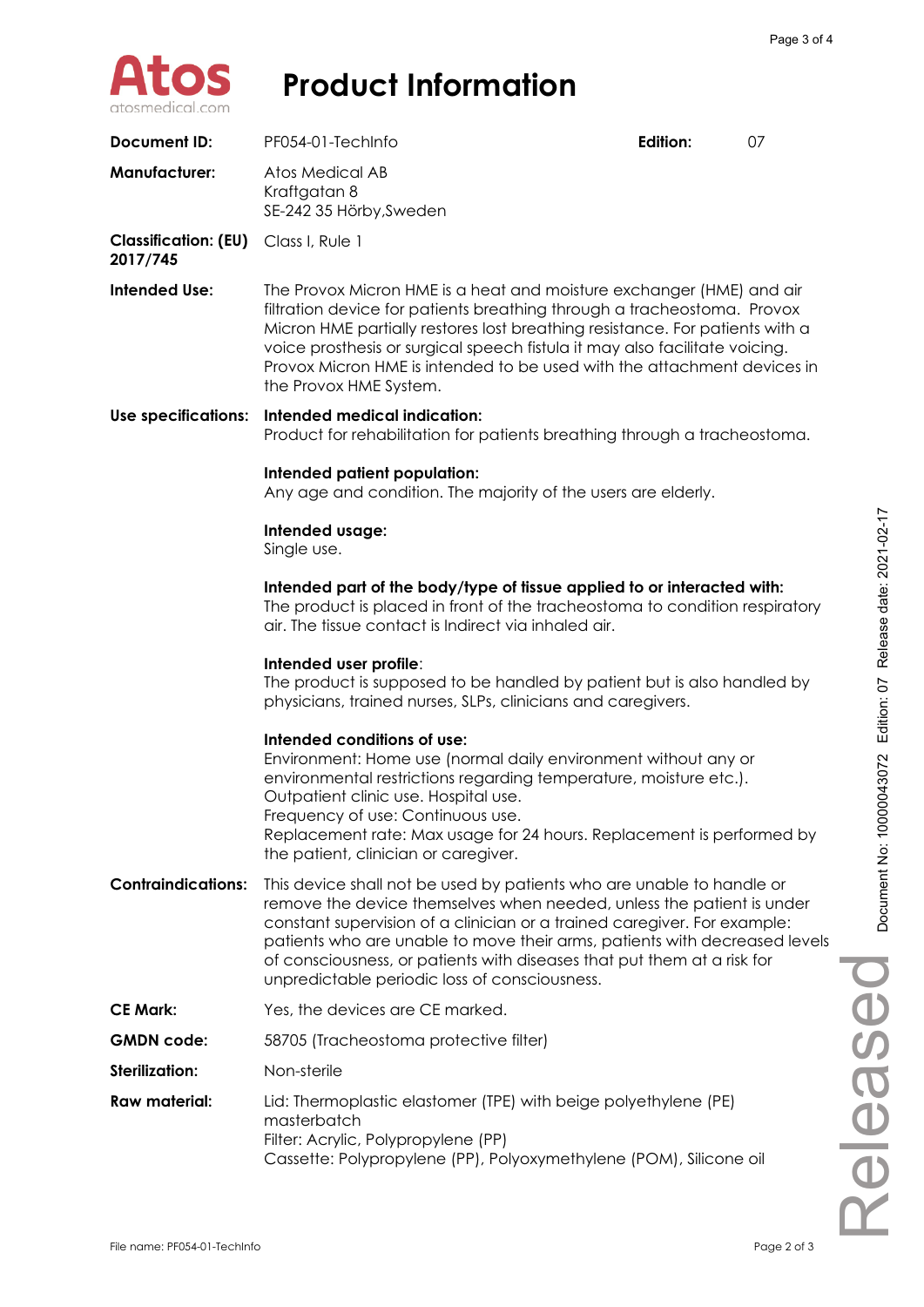

| Latex information:                     | Not manufactured with natural rubber latex                                                                                                                                           |
|----------------------------------------|--------------------------------------------------------------------------------------------------------------------------------------------------------------------------------------|
| <b>Biological origin:</b>              | The device is not manufactured with materials derived from human or<br>animal source.                                                                                                |
| Handling and<br>storage:               | Store the product dry and away from sunlight at room temperature.<br>Excursions permitted between 2°C - 42°C.                                                                        |
| <b>Waste handling</b><br>and disposal: | Waste handling and disposal should be carried out in agreement with<br>medical practice and applicable national laws and legislations. Used<br>product may be a potential biohazard. |
| <b>Hazardous</b><br>components:        | <b>None</b>                                                                                                                                                                          |
| <b>Expiration date:</b>                | 3 years after manufacturing.                                                                                                                                                         |
| Packaging:                             | Micron HME is single packed in a plastic bag and then 5 or 30 pieces in a<br>cardboard box together with a IFU.                                                                      |

### **Devices under Basic UDI-DI:** 7331791-HME-0-000-0002-XF

| <b>REF</b> | <b>Name</b>                          | UDI-DI        |
|------------|--------------------------------------|---------------|
| 7247       | Provox Micron HME (5 pcs)            | 7331791001550 |
| 7248       | Provox Micron HME (30 pcs)           | 7331791001567 |
|            | 7247-18   Provox Micron HME (5 pcs)  | 7331791013393 |
|            | 7248-18   Provox Micron HME (30 pcs) | 7331791012341 |

### **Atos Medical AB compatible products:**

| Range                       | <b>BASIC UDI-DI</b>       |
|-----------------------------|---------------------------|
| Provox StabiliBase          | 7331791-ADH-0-000-0000-CQ |
| Provox XtraBase             | 7331791-ADH-0-000-0000-CQ |
| Provox StabiliBase OptiDerm | 7331791-ADH-0-000-0000-CQ |
| Provox Flexiderm            | 7331791-ADH-0-000-0000-CQ |
| Provox Optiderm             | 7331791-ADH-0-000-0000-CQ |
| Provox LaryTube             | 7331791-LTU-0-000-0002-3E |
| Provox LaryButton           | 7331791-LTU-0-000-0000-38 |
| Provox HME Cassette Adaptor | 7331791-HME-A-000-0003-F5 |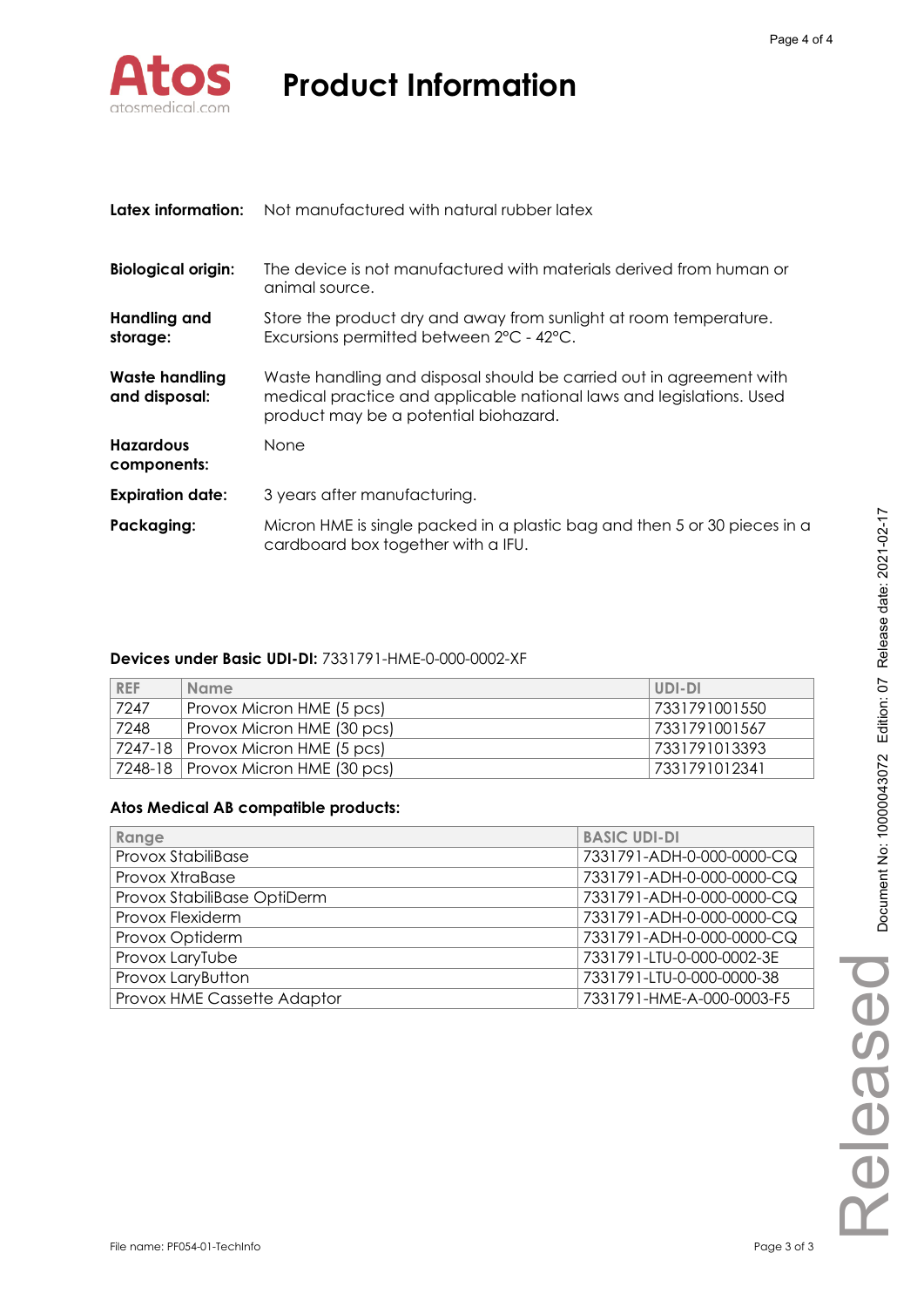| Justification: | <b>Function:</b> | Electronic signature justification: | Signed: Date (yyyy-mm-dd) - Time<br>(hh:mm): |
|----------------|------------------|-------------------------------------|----------------------------------------------|
| Issued:        | QA               | Peter Sundsten - X-PETSUN           | 2020-04-20 - 14:01                           |
| Reviewed:      | DD               | Jon Berg - JONBER                   | 2020-04-20 - 14:53                           |
| Approved:      | DD               | <b>Fredrik Calais - FRECAL</b>      | 2020-04-20 - 16:53                           |
| Released:      | QA               | Peter Sundsten - X-PETSUN           | $2020 - 06 - 01 - 11:27$                     |

This document has been electronically signed by the persons above.

Released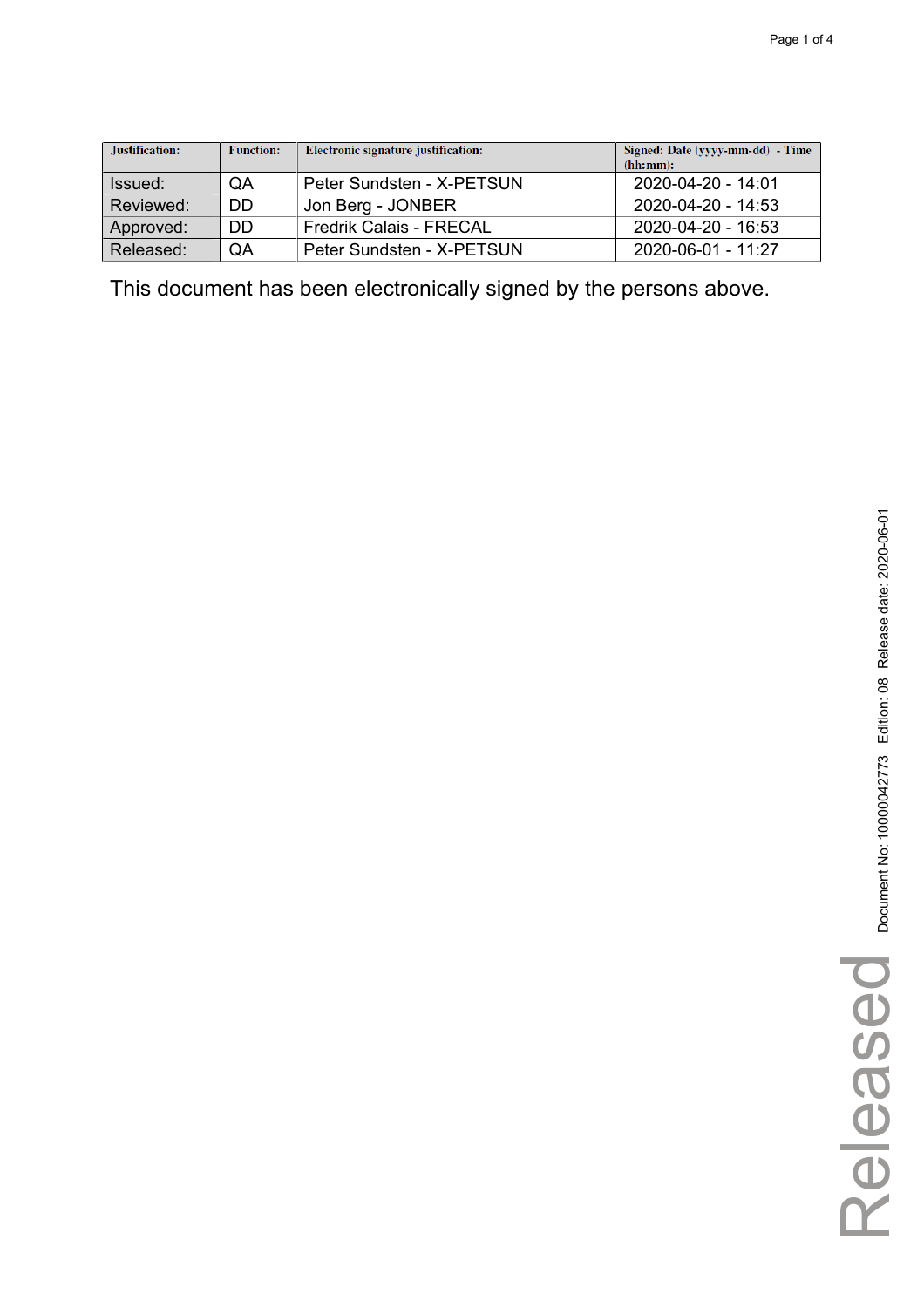

### **Provox® XtraHME**



### **Product description:**

The Provox XtraHME Cassettes are part of the Provox HME System, which consists of HME Cassettes and Attachment Devices.

The Provox XtraHME Cassette is a single use device that features calcium chloride treated foam sponge in a plastic housing. This housing has a top lid that can be pushed down with a finger during speech to close the Cassette airtight. After releasing the finger, the top lid will get back automatically to its rest position (spring mechanism).

The Provox XtraHME Cassettes are available in two versions: The XtraMoist HME Cassette, which should be worn day and night under normal physical effort and the XtraFlow HME Cassette with a lower breathing resistance intended for use during physical activities. The latter can also be used in a two-step approach in order to get adapted to a more normal breathing resistance

Web Site: www.atosmedical.com E-mail: info@atosmedical.com

Org.nr 556268-7607 VAT no. SE556268760701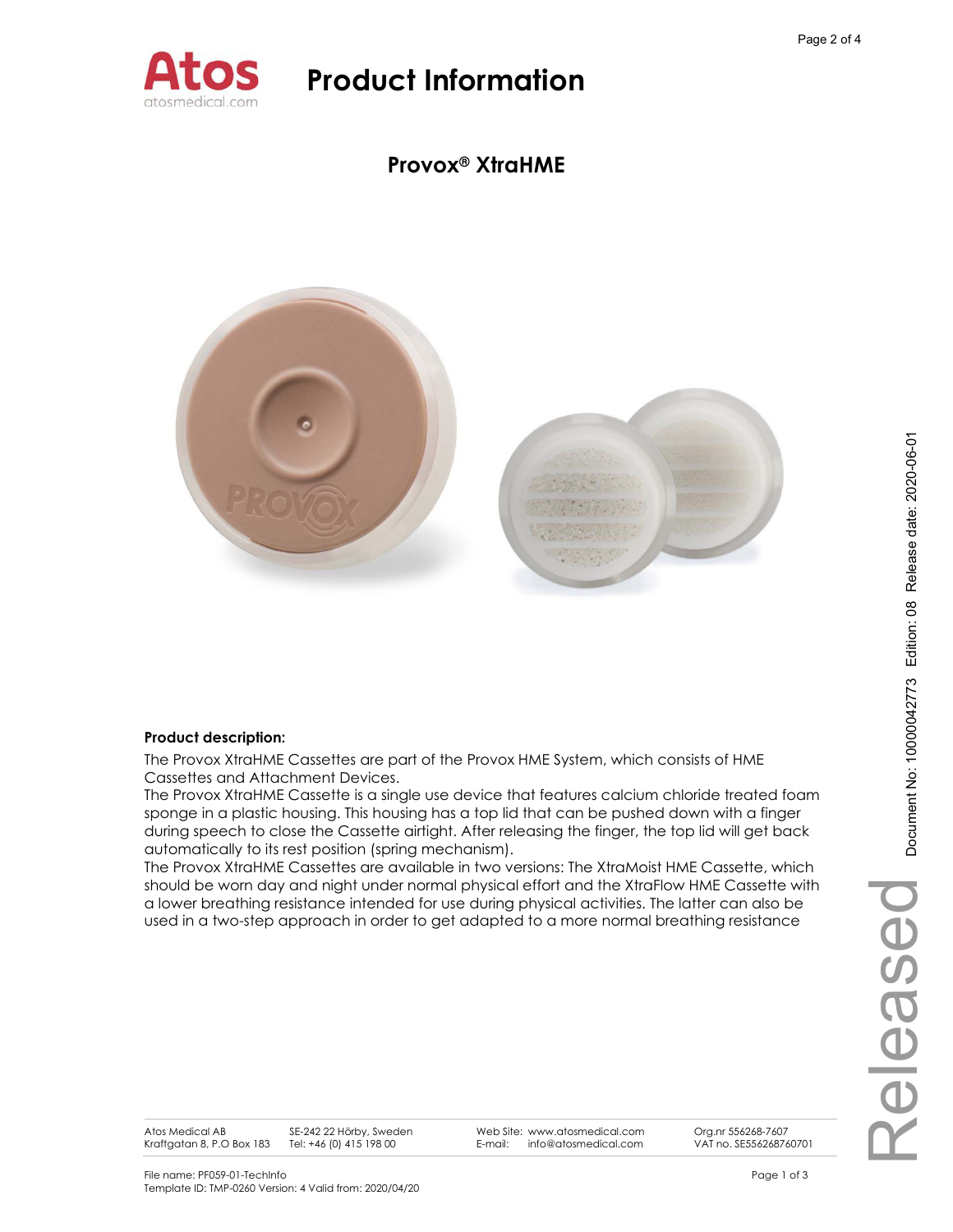

| <b>Document ID:</b>                     | PF059-01-TechInfo                                                                                                                                                                                                                                                                                                                                                                                                                   | Edition: | 08 |
|-----------------------------------------|-------------------------------------------------------------------------------------------------------------------------------------------------------------------------------------------------------------------------------------------------------------------------------------------------------------------------------------------------------------------------------------------------------------------------------------|----------|----|
| <b>Manufacturer:</b>                    | Atos Medical AB<br>Kraftgatan 8, P.O. Box 183,<br>SE-242 22 Hörby, Sweden                                                                                                                                                                                                                                                                                                                                                           |          |    |
| <b>Classification:</b><br>(EU) 2017/745 | Class I, Rule 1                                                                                                                                                                                                                                                                                                                                                                                                                     |          |    |
| <b>Intended Use:</b>                    | The Provox XtraHME Cassette is a single use, specialized device intended for<br>patients breathing through a tracheostoma. It is a heat and moisture<br>exchanger (HME) that heats and humidifies inhaled air by retaining heat and<br>moist from exhaled air in the device. It partially restores lost breathing<br>resistance. For patients with a voice prosthesis or surgical speech fistula it may<br>also facilitate voicing. |          |    |
| <b>CE Mark:</b>                         | Yes, the devices are CE marked.                                                                                                                                                                                                                                                                                                                                                                                                     |          |    |
| <b>GMDN</b> code:                       | 58705 (Tracheostoma protective filter)                                                                                                                                                                                                                                                                                                                                                                                              |          |    |
| Sterilization:                          | Non sterile                                                                                                                                                                                                                                                                                                                                                                                                                         |          |    |
| <b>Raw material:</b>                    | Housing: Polypropylene (PP)<br>Lid: Polypropylene (PP) with beige polyethylene (PE) masterbatch<br>Foam: Polyurethane (PUR) with calcium chloride (CaCl2)                                                                                                                                                                                                                                                                           |          |    |
| Latex<br>information:                   | Not manufactured with natural rubber latex                                                                                                                                                                                                                                                                                                                                                                                          |          |    |
| <b>Biological origin:</b>               | The device is not manufactured with materials derived from human or animal<br>source.                                                                                                                                                                                                                                                                                                                                               |          |    |
| <b>Handling and</b><br>storage:         | Store the product dry and away from sunlight at room temperature. Excursions<br>permitted between 2°C - 42°C.                                                                                                                                                                                                                                                                                                                       |          |    |
| <b>Waste handling</b><br>and disposal:  | Waste handling and disposal should be carried out in agreement with<br>medical practice and applicable national laws and legislations. Used<br>product may be a potential biohazard.                                                                                                                                                                                                                                                |          |    |
| <b>Hazardous</b><br>components:         | None                                                                                                                                                                                                                                                                                                                                                                                                                                |          |    |
| <b>Expiration date:</b>                 | 3 years after manufacturing.                                                                                                                                                                                                                                                                                                                                                                                                        |          |    |
| Packaging:                              | Ten Cassettes are packed in a plastic bag and then three bags (total of 30<br>pcs) are packed together with instructions for use in a cardboard box.                                                                                                                                                                                                                                                                                |          |    |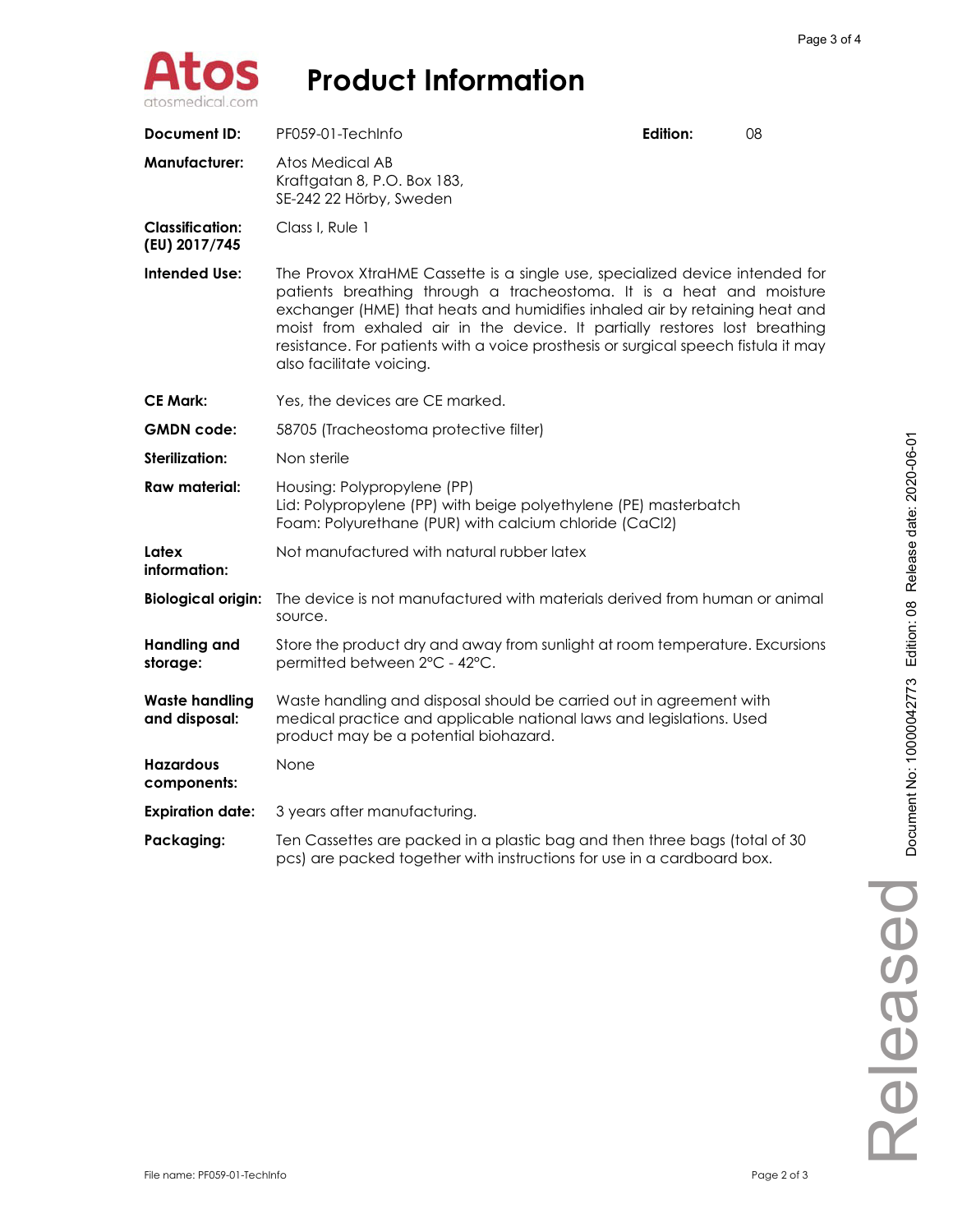

### **Devices under Basic UDI-DI:** 7331791-HME-0-000-0000-X9

| <b>REF</b> | <b>Name</b>                              | UDI-DI         |
|------------|------------------------------------------|----------------|
| 7272       | Provox XtraFlow HME (20 pcs)             | 07331791009181 |
| 7273       | Provox XtraMoist HME (20 pcs)            | 07331791009198 |
| 7290       | Provox XtraMoist HME (30 pcs)            | 07331791005893 |
| 7290ES     | Provox XtraMoist HME                     | 07331791009204 |
| 7291       | Provox XtraFlow HME (30 pcs)             | 07331791005909 |
| 7291ES     | Provox XtraFlow HME                      | 07331791009211 |
| 8229       | Provox XtraFlow & XtraMoist HME (5+5pcs) | 07331791010286 |
| 7272-18    | Provox XtraFlow HME (20pcs)              | 07331791013416 |
| 7273-18    | Provox XtraMoist HME (20PCS)             | 07331791013423 |
| 7290-18    | Provox XtraMoist HME (30 PCS)            | 07331791013430 |
| 7291-18    | Provox XtraFlow HME (30 PCS)             | 07331791012358 |
| 8229-18    | Provox XtraFlow & XtraMoist HME (5+5PCS) | 07331791013454 |

### **Atos Medical AB compatible products:**

| Range                       | <b>BASIC UDI-DI</b>       |
|-----------------------------|---------------------------|
| <b>Provox StabiliBase</b>   | 7331791-ADH-0-000-0000-CQ |
| Provox XtraBase             | 7331791-ADH-0-000-0000-CQ |
| Provox StabiliBase OptiDerm | 7331791-ADH-0-000-0000-CQ |
| Provox Flexiderm            | 7331791-ADH-0-000-0000-CQ |
| Provox Optiderm             | 7331791-ADH-0-000-0000-CQ |
| Provox LaryTube             | 7331791-LTU-0-000-0002-3E |
| Provox LaryButton           | 7331791-LTU-0-000-0000-38 |
| Provox HME Cassette Adaptor | 7331791-HME-A-000-0003-F5 |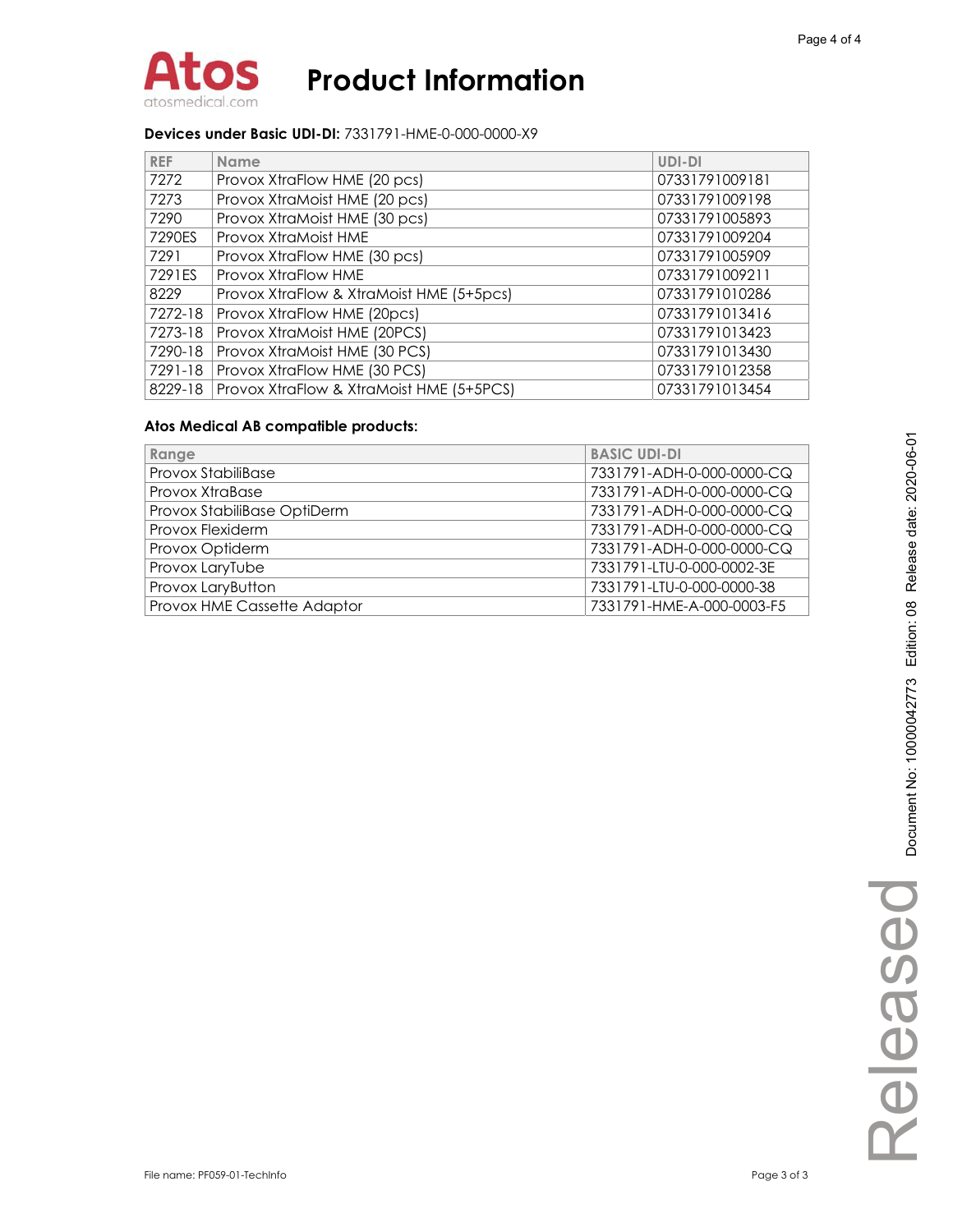

| Justification: | <b>Function:</b> | Electronic signature justification: | Signed: Date (yyyy-mm-dd) - Time<br>(hh:mm): |
|----------------|------------------|-------------------------------------|----------------------------------------------|
| Issued:        | QA               | Abdallah Almashharawi - ABDALM      | 2022-03-04 - 09:17                           |
| Reviewed:      | <b>OA</b>        | Karolina Nilsson - KARNIL           | 2022-03-04 - 11:19                           |
| Approved:      | DD.              | Diana Tieger - DIATIE               | 2022-03-08 - 10:16                           |
| Released:      | QA               | Abdallah Almashharawi - ABDALM      | 2022-03-17 - 08:28                           |

This document has been electronically signed by the persons above.





Atos Medical AB Kraftgatan 8

SE-242 35 Hörby, Sweden Tel: +46 (0) 415 198 00

Web Site: www.atosmedical.com E-mail: info@atosmedical.com

Org.nr 556268-7607 VAT no. SE556268760701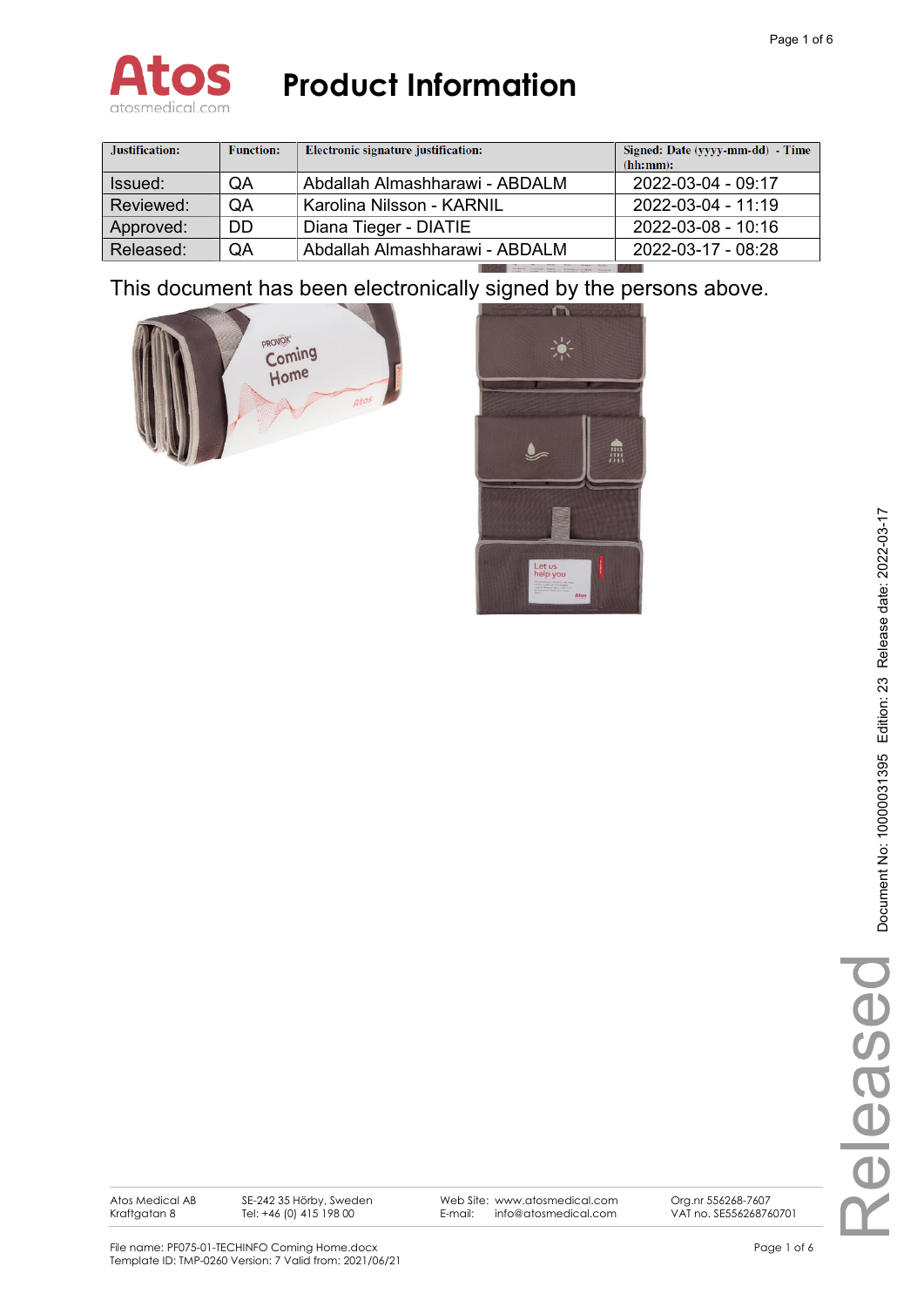

### **Product description:**

Provox Coming Home is an assortment of products and information for newly laryngectomized persons. It provides guidance on product use, lung rehabilitation, and stoma care at home. Content in the Coming Home package:

- -10 pcs Provox FlexiDerm Oval
- -5 pcs Provox OptiDerm Oval
- -3 pcs Provox StabiliBase
- -7 pcs Provox Luna Adhesive
- -10 pcs Provox Luna HME
- -20 pcs Provox XtraFlow HME
- -10 pcs Provox XtraMoist HME \*
- -1 pc Provox Micron \*\*
- -6 pcs Skin Barrier
- -6 pcs Adhesive Remover
- -1 pc Provox Cleaning Towel
- -1 pc Provox ShowerAid
- -1 pc Provox Luna ShowerAid
- -1 pc Pocket mirror
- -1 pc Pocket flashlight

\*Only applicable for 8224US, \*\*8224DE, 8224US does not include Micron

- -14 pcs Provox FlexiDerm Oval
- -15 pcs Provox OptiDerm Oval
- -3 pcs Provox StabiliBase
- -20 pcs Provox XtraFlow HME
- -20 pcs Provox XtraMoist HME
- -1 pc Provox Micron
- -6 pcs Skin Barrier
- -6 pcs Adhesive Remover
- -1 pc Provox Cleaning Towel
- -1 pc Provox ShowerAid
- -1 pc Pocket mirror
- -1 pc Pocket flashlight

#### **8224JP**

- -9 pcs Provox FlexiDerm Oval
- -15 pcs Provox OptiDerm Oval
- -20 pcs Provox XtraMoist HME
- -20 pcs Provox XtraFlow HME
- -1 pc Provox Micron
- -9 pcs Skin Barrier
- -9 pcs Adhesive Remover
- -1 pc Provox Cleaning Towel
- -1 pc Provox ShowerAid
- -1 pc Pocket mirror
- -1 pc Pocket flashlight

### **8224DE, 8224US, 8224CA 8224BEFR, 8224FR, 8224ES, 8224EM**

- -10 pcs Provox FlexiDerm Oval
- -15 pcs Provox OptiDerm Oval
- $\bullet$ 3 pcs Provox StabiliBase
- -20 pcs Provox XtraMoist HME
- -20 pcs Provox XtraFlow HME
- -1 pc Provox Micron
- -6 pcs Skin Barrier
- $\bullet$ 6 pcs Adhesive Remover
- - 1 pc Provox Cleaning Towel  $\bullet$ 1 pc Provox ShowerAid
- $\bullet$ 1 pc Pocket mirror
- -1 pc Pocket flashlight

#### **8224PL 8224PT**

- -20 pcs Provox XtraFlow HME
- -1 pc Provox Micron
- -1 pc Provox ShowerAid
- -1 pc Pocket mirror
- -1 pc Pocket flashlight

ReleasedReleased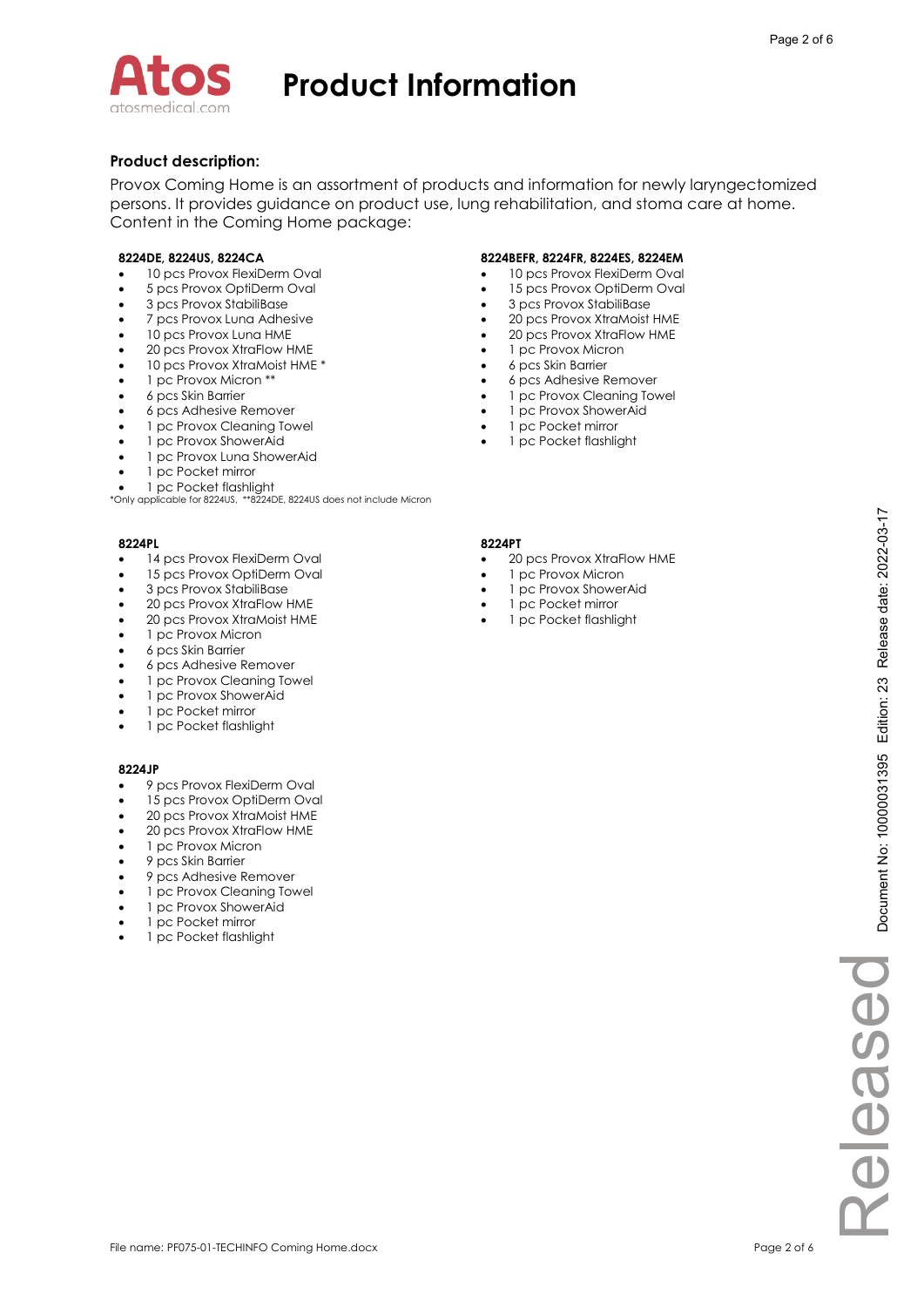

### **Provox® Life™ Coming Home®**



### **Product description:**

Provox Life Coming Home is an assortment of products and information for newly laryngectomized persons. It provides guidance on product use, lung rehabilitation, and stoma care at home.

Content in the Life Coming Home package:

#### **8224DK, 8224FI, 8224NL, 8224US21, 8224SE, 8224GB, 8224IT, 8224DERW, 8224FRRW, 8224ENRW, 8224NO, 8224HU**

- -10 pcs Provox Life Standard Adhesive Oval
- -10 pcs Provox Life Sensitive Adhesive Oval
- -10 pcs Provox Life Night Adhesive
- -3 pcs Provox Life Stability Adhesive
- -10 pcs Provox Life Go HME
- -10 pcs Provox Life Home HME
- -10 pcs Provox Life Night HME
- -2 pcs Provox Life Protect HME
- -10 pcs Skin Barrier
- -10 pcs Adhesive Remover
- -1 pc Provox Cleaning Towel
- -1 pc Provox Life Shower
- -1 pc Pocket mirror
- -1 pc Pocket flashlight

Released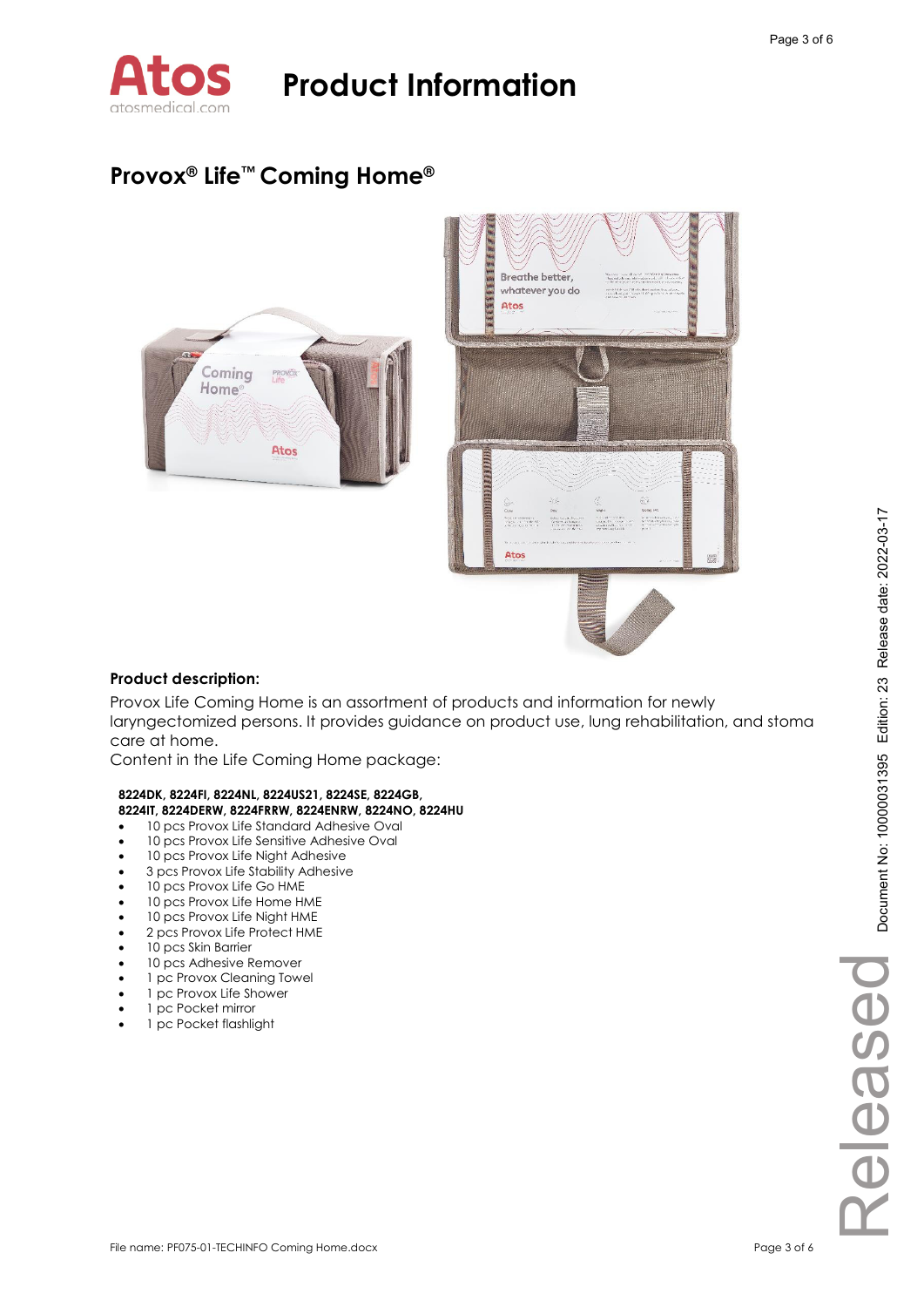

| Document ID:                            | PF075-01-TechInfo                                                                                                                                                                                                                                                                                                                                                          | <b>Edition:</b> | 23 |
|-----------------------------------------|----------------------------------------------------------------------------------------------------------------------------------------------------------------------------------------------------------------------------------------------------------------------------------------------------------------------------------------------------------------------------|-----------------|----|
| <b>Manufacturer:</b>                    | Atos Medical AB<br>Kraftgatan 8<br>SE-242 35 Hörby, Sweden                                                                                                                                                                                                                                                                                                                 |                 |    |
| <b>Classification: (EU)</b><br>2017/745 | Class I (1.1 rule 1)                                                                                                                                                                                                                                                                                                                                                       |                 |    |
| <b>Intended Use:</b>                    | Provox Coming Home/Provox Life Coming Home is an assortment of<br>products and information for newly laryngectomized persons. It<br>provides guidance on product use, lung rehabilitation, and stoma<br>care at home.                                                                                                                                                      |                 |    |
| <b>Use specifications:</b>              | Intended medical indication:<br>Product for rehabilitation for patients breathing through a<br>tracheostoma.                                                                                                                                                                                                                                                               |                 |    |
|                                         | Intended patient population:<br>Patients of any age<br>Cognitive ability, by a clinician judged as sufficient.<br>Manual dexterity, by a clinician judged as sufficient.                                                                                                                                                                                                   |                 |    |
|                                         | Intended usage:<br>Multiple use. To be provided by clinician.                                                                                                                                                                                                                                                                                                              |                 |    |
|                                         | Intended part of the body/type of tissue applied to or interacted with:<br>The device will contact intact skin and mucosal membrane and as<br>external communicating device the contact mode with tissue is<br>indirect via air.                                                                                                                                           |                 |    |
|                                         | Intended user profile:<br>The product is supposed to be handled by the patient but is also<br>handled by physicians, trained nurses, SLPs, clinicians and caregivers.                                                                                                                                                                                                      |                 |    |
|                                         | Intended conditions of use:<br>Environment: Home use (normal daily environment without any<br>specific environmental restrictions regarding temperature, moisture<br>etc.).<br>Outpatient clinic use. Hospital use.<br>Frequency of use: Continuous use.<br>Replacement rate: Max usage for 24 hours. Replacement is performed<br>by the patient, clinician, or caregiver. |                 |    |
| <b>Contraindications:</b>               | Not intended for patients with mechanical ventilation.<br>Not intended for patients with a low tidal volume.                                                                                                                                                                                                                                                               |                 |    |
| <b>CE Mark:</b>                         | Yes. Devices are CE-marked.                                                                                                                                                                                                                                                                                                                                                |                 |    |
| <b>GMDN</b> code:                       | 58705 (Tracheostoma protective filter)                                                                                                                                                                                                                                                                                                                                     |                 |    |
| <b>Sterilization:</b>                   | Non-sterile                                                                                                                                                                                                                                                                                                                                                                |                 |    |
| <b>Raw material:</b>                    | The main fabric used in the bag is a polyester that fulfills the REACH<br>regulations. Materials in included devices are not accounted for here.                                                                                                                                                                                                                           |                 |    |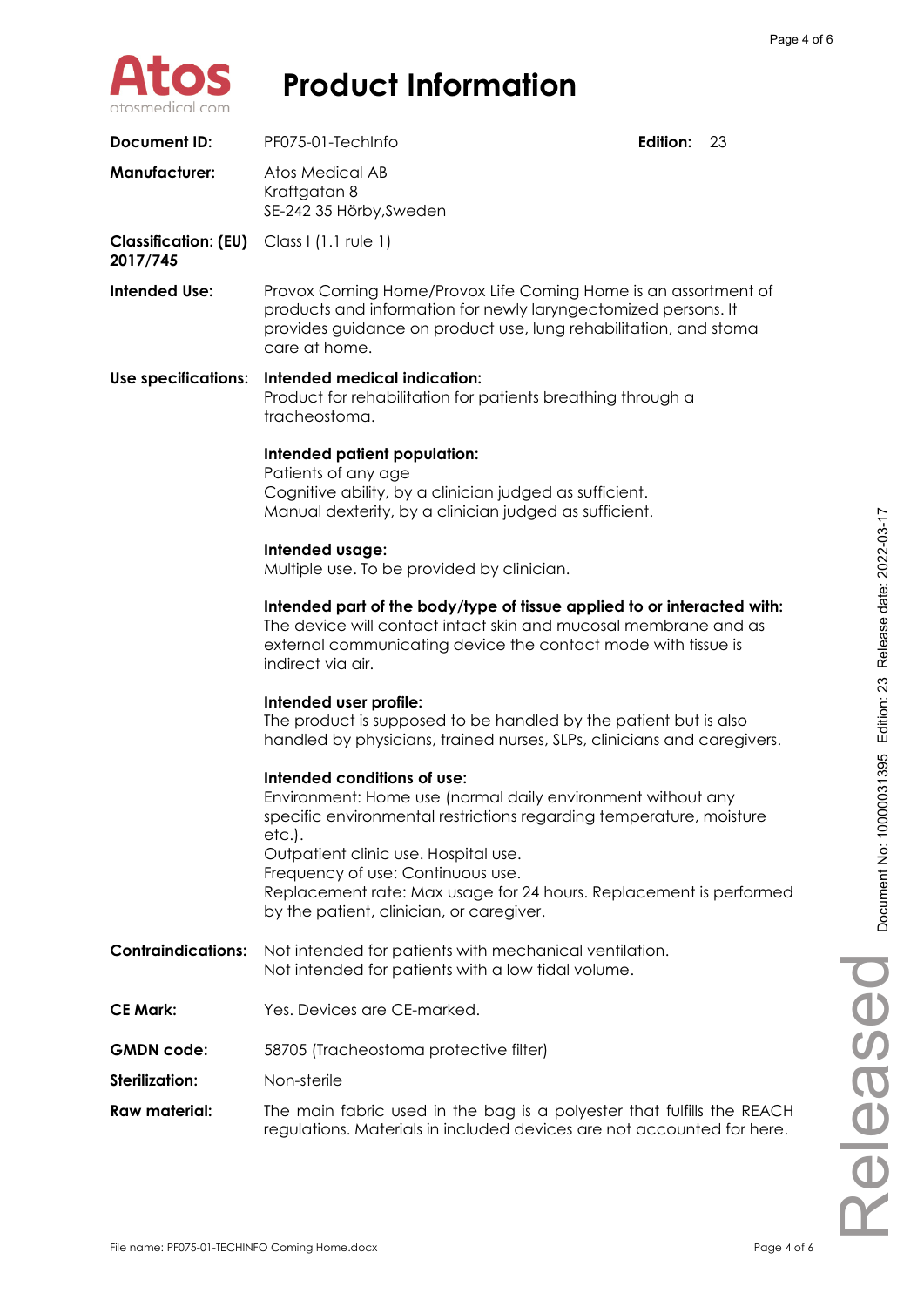

| Latex information:                     | Not manufactured with natural rubber latex                                                                                                                                           |
|----------------------------------------|--------------------------------------------------------------------------------------------------------------------------------------------------------------------------------------|
| <b>Biological origin:</b>              | The device is not manufactured with materials derived from human or<br>animal source.                                                                                                |
| <b>Handling and</b><br>storage:        | Temperature limit: 2-30 °C for 8224SE, 8224DK, 8224NO, 8224FI, 8224DE,<br>8224NL, 8224US, 8224US21, 8224GB, 8224CA, 8224HU, 8224IT, 8224FR,<br>8224DERW, 8224FRRW, 8224ENRW.         |
|                                        | Temperature limit: 2-42 °C for 8224PL, 8224PT, 8224JP, 8224BEFR,<br>8224ES, 8224EM.                                                                                                  |
| <b>Waste handling</b><br>and disposal: | Waste handling and disposal should be carried out in agreement with<br>medical practice and applicable national laws and legislations. Used<br>product may be a potential biohazard. |
| <b>Hazardous</b><br>components:        | None                                                                                                                                                                                 |
| <b>Expiration date:</b>                | The included device with the shortest shelf life upon packing of each<br>lot, will determine the shelf life.                                                                         |
| Packaging:                             | Provox Coming Home/Provox Life Coming is a textile bag and each<br>bag is surrounded with a cardboard sleeve holding the label and<br>symbols.                                       |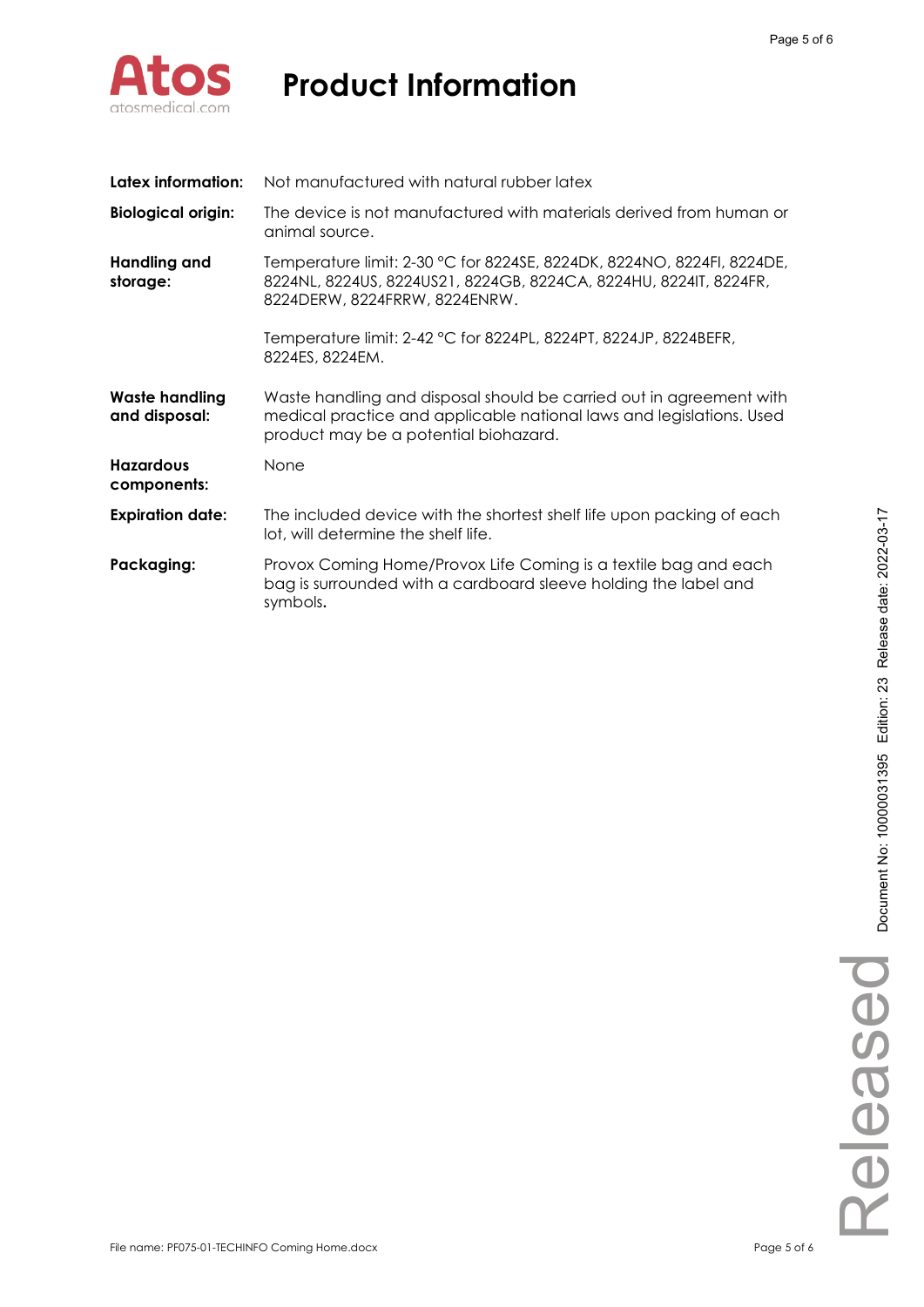### **Devices under Basic UDI-DI:** 7331791-KIT-0-000-0000-HL

| <b>REF</b> | <b>Name</b>                         | <b>UDI-DI</b>  |
|------------|-------------------------------------|----------------|
| 8224SE     | Provox Life Coming Home Sweden      | 07331791009433 |
| 8224DK     | Provox Life Coming Home Denmark     | 07331791009440 |
| 8224NO     | Provox Life Coming Home Norway      | 07331791009457 |
| 8224FI     | Provox Life Coming Home Finland     | 07331791009464 |
| 8224DE     | Provox Coming Home Germany          | 07331791009310 |
| 8224NL     | Provox Life Coming Home Netherlands | 07331791009327 |
| 8224FR     | Provox Coming Home France           | 07331791009549 |
| 8224ES     | Provox Coming Home Spain            | 07331791009556 |
| 8224PT     | Provox Coming Home Portugal         | 07331791009563 |
| 8224IT     | Provox Life Coming Home Italy       | 07331791009570 |
| 8224PL     | Provox Coming Home Poland           | 07331791011443 |
| 8224GB     | Provox Life Coming Home GB          | 07331791009587 |
| 8224JP     | Provox Coming Home Japan            | 07331791009471 |
| 8224CA     | Provox Coming Home Canada           | 07331791009594 |
| 8224BEFR   | Provox Coming Home Belgium/French   | 07331791009631 |
| 8224US     | Provox Coming Home USA              | 07331791009334 |
| 8224EM     | Provox Coming Home Generic          | 07331791011108 |
| 8224US21   | Provox Life Coming Home USA         | 07331791015564 |
| 8224DERW   | Provox Life Coming Home German      | 07331791015793 |
| 8224FRRW   | Provox Life Coming Home French      | 07331791015786 |
| 8224ENRW   | Provox Life Coming Home English     | 07331791015809 |
| 8224HU     | Provox Life Coming Home Hungary     | 07331791016035 |

### **Atos Medical AB compatible products:** N/A

Released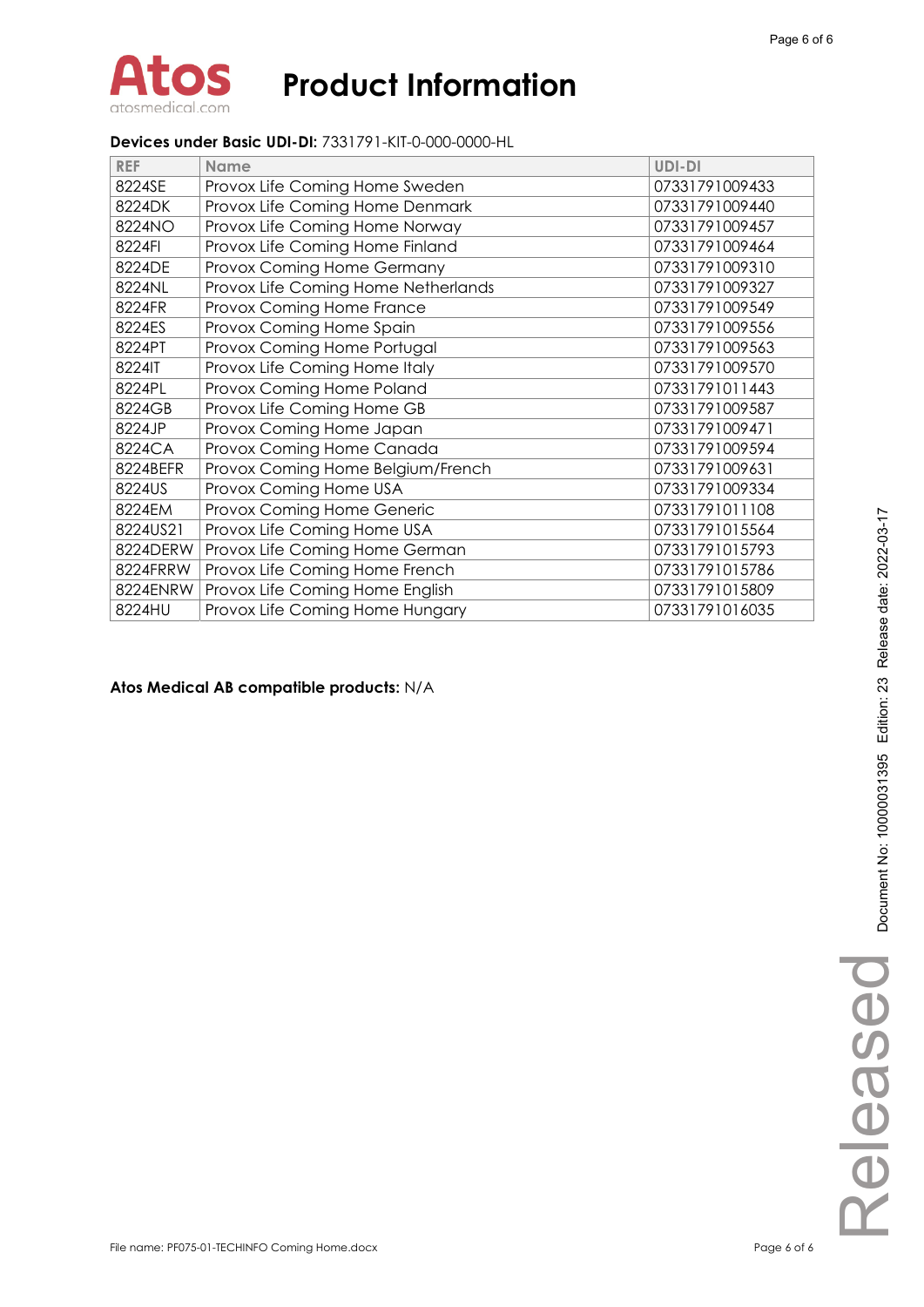| Justification: | <b>Function:</b> | Electronic signature justification: | Signed: Date (yyyy-mm-dd) - Time<br>(hh:mm): |
|----------------|------------------|-------------------------------------|----------------------------------------------|
| Issued:        | QA               | Sara Dahl - X-SARDAH                | 2021-05-18 - 10:32                           |
| Reviewed:      | QA               | John Wennborg - JOHWEN              | 2021-05-18 - 11:23                           |
| Approved:      | <b>DD</b>        | Diana Tieger - DIATIE               | 2021-05-18 - 13:33                           |
| Released:      | QA               | Sara Dahl - X-SARDAH                | $2021 - 06 - 21 - 15.58$                     |

This document has been electronically signed by the persons above.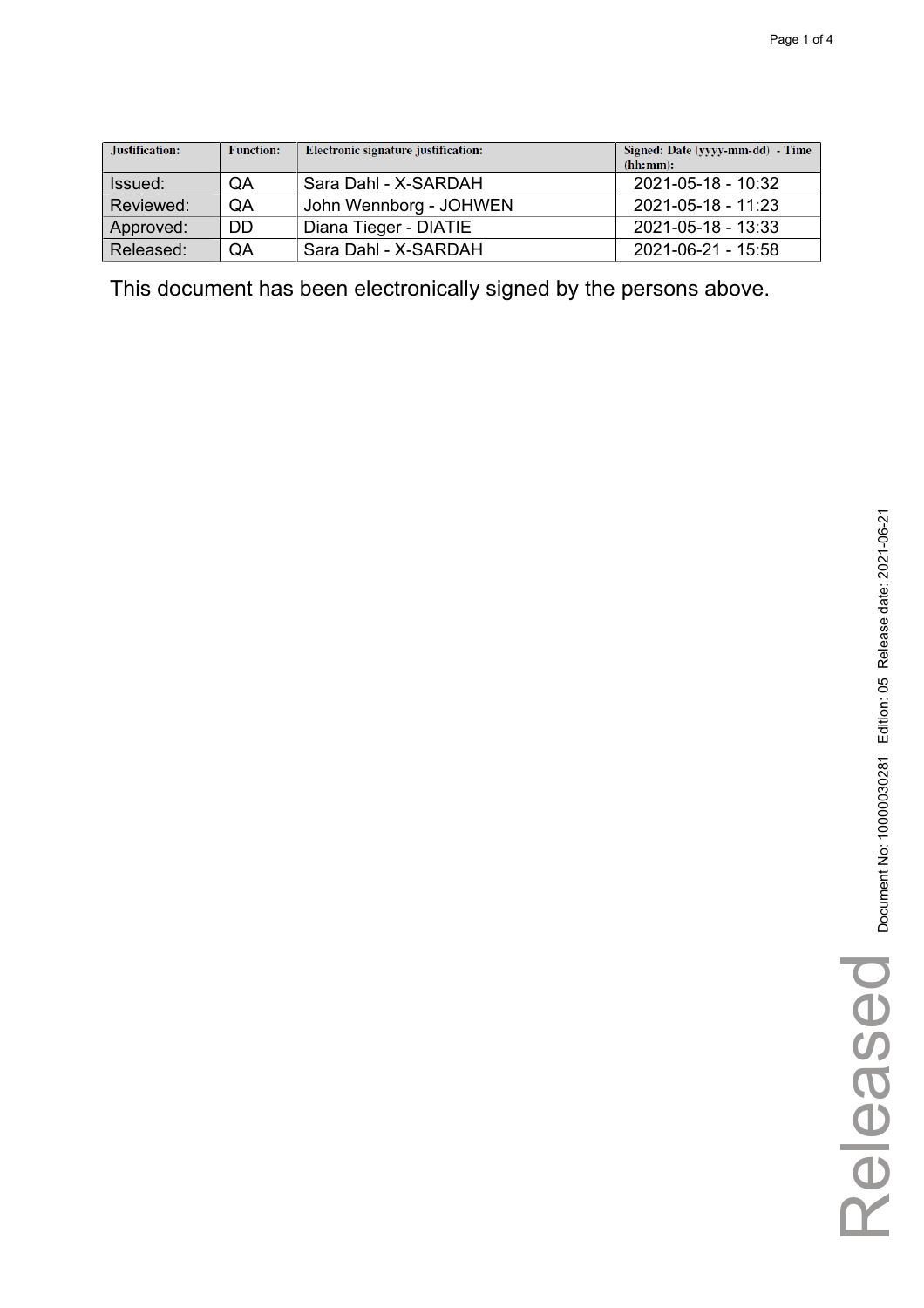

### **Provox® Luna HME**



### **Product description:**

The Provox Luna HME is a single use device that features calcium chloride treated foam sponge assembled into a silicone housing. By two finger occlusion seal for speech is obtained. The HME should be connected to Provox Luna Adhesive.

Atos Medical AB Kraftgatan 8, P.O Box 183 SE-242 22 Hörby, Sweden Tel: +46 (0) 415 198 00

Web Site: www.atosmedical.com E-mail: info@atosmedical.com

Org.nr 556268-7607 VAT no. SE556268760701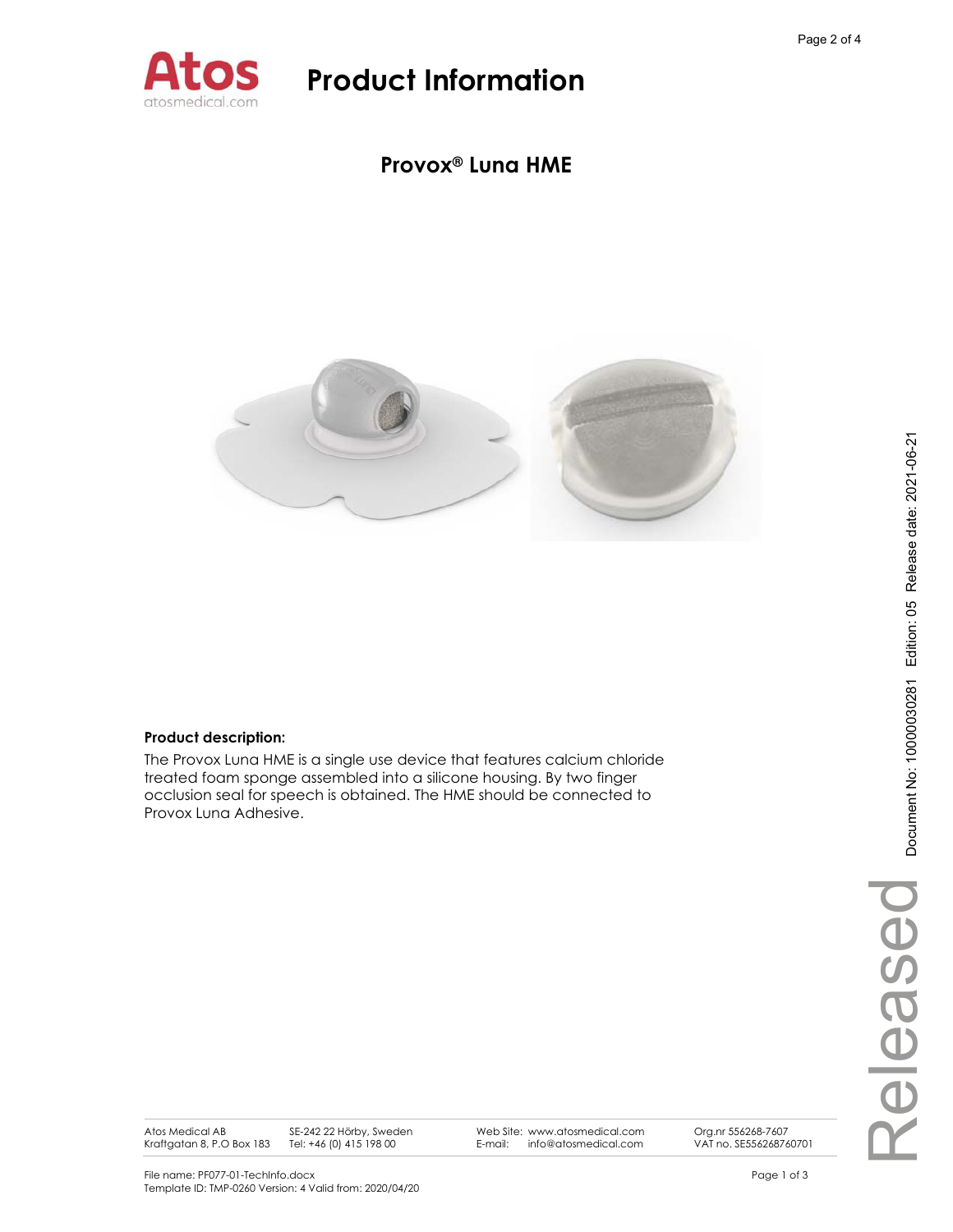

| <b>Document ID:</b>                     | PF077-01-TechInfo                                                                                                                                                                    | Edition: | 05 |
|-----------------------------------------|--------------------------------------------------------------------------------------------------------------------------------------------------------------------------------------|----------|----|
| <b>Manufacturer:</b>                    | Atos Medical AB<br>Kraftgatan 8, P.O. Box 183,<br>SE-242 22 Hörby, Sweden                                                                                                            |          |    |
| <b>Classification:</b><br>(EU) 2017/745 | Class I, Rule 1                                                                                                                                                                      |          |    |
| <b>Intended Use:</b>                    | The Provox Luna HME is a single use heat- and moisture exchanger,<br>attachable to the Provox Luna Adhesive, for night-time use after total<br>laryngectomy.                         |          |    |
| <b>CE Mark:</b>                         | Yes, the devices are CE marked.                                                                                                                                                      |          |    |
| <b>GMDN</b> code:                       | 58705                                                                                                                                                                                |          |    |
| <b>Sterilization:</b>                   | Non-sterile                                                                                                                                                                          |          |    |
| <b>Raw material:</b>                    | Housing: Polydimethylsiloxane (Silicone)<br>Foam: Polyurethane (PUR) with calcium chloride (CaCl2)                                                                                   |          |    |
| Latex<br>information:                   | Not manufactured with natural rubber latex                                                                                                                                           |          |    |
| <b>Biological origin:</b>               | The device is not manufactured with materials derived from human or animal<br>source.                                                                                                |          |    |
| <b>Handling and</b><br>storage:         | Store the product dry and away from sunlight at room temperature. Excursions<br>permitted between 2°C - 42°C.                                                                        |          |    |
| <b>Waste handling</b><br>and disposal:  | Waste handling and disposal should be carried out in agreement with<br>medical practice and applicable national laws and legislations. Used<br>product may be a potential biohazard. |          |    |
| <b>Hazardous</b><br>components:         | None                                                                                                                                                                                 |          |    |
| <b>Expiration date:</b>                 | 3 years after manufacturing.                                                                                                                                                         |          |    |
| Packaging:                              | 5 Cassettes are packed in a plastic bag made of polyethylene and then six<br>bags (total of 30 pcs) are packed together with instructions for use in a<br>cardboard box.             |          |    |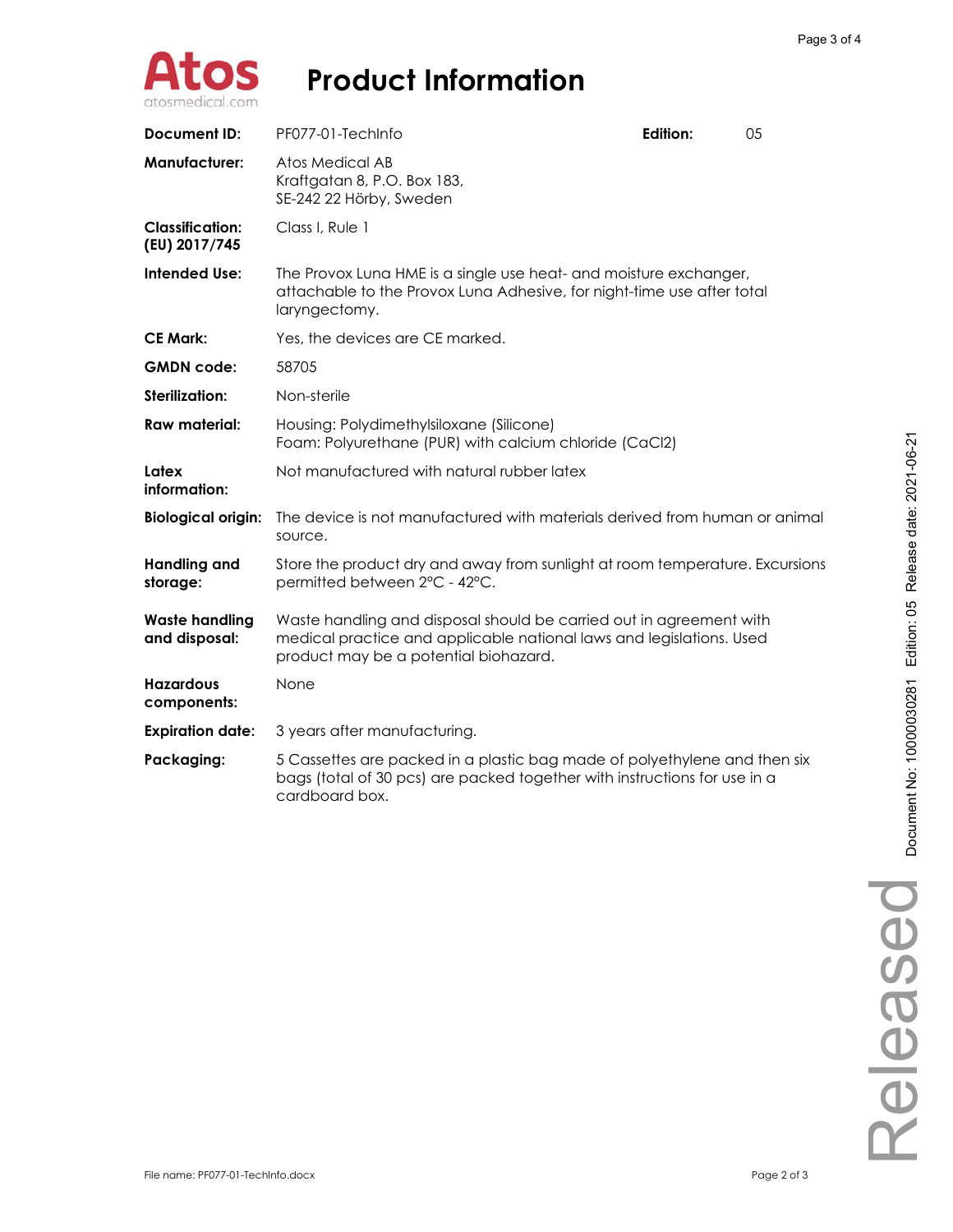

### **Devices under Basic UDI-DI:** 7331791-HME-0-000-0000-X9

| <b>REF</b> | <b>Name</b>                        | UDI-DI         |
|------------|------------------------------------|----------------|
| 8013       | Provox Luna HME (30 pcs)           | 07331791009242 |
|            | 8013-18   Provox Luna HME (30 pcs) | 07331791012389 |

### **Atos Medical AB compatible products:**

| Range                | <b>BASIC UDI-DI</b>       |
|----------------------|---------------------------|
| Provox Luna Adhesive | 7331791-ADH-0-000-0000-CQ |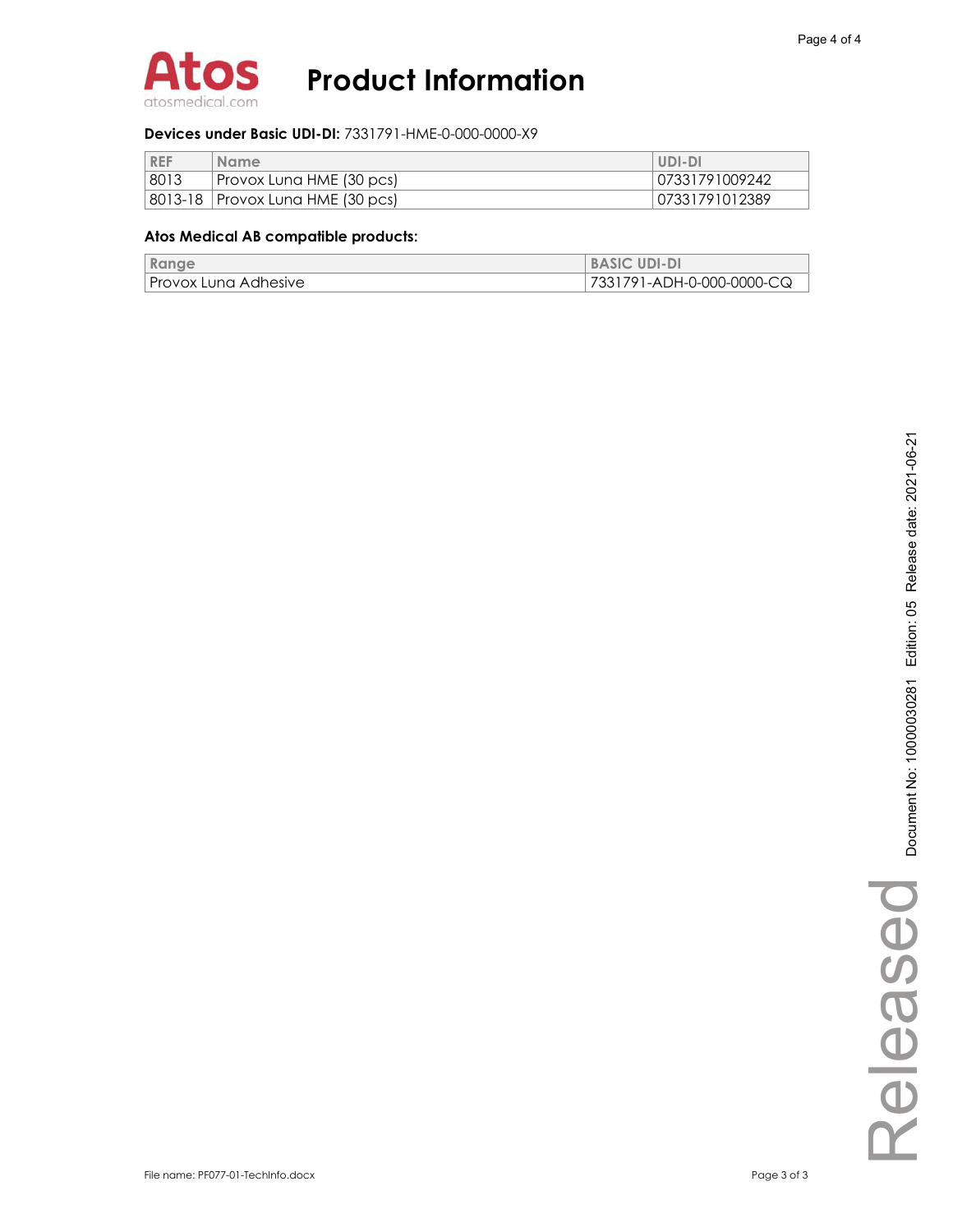| Justification: | <b>Function:</b> | Electronic signature justification: | Signed: Date (yyyy-mm-dd) - Time<br>(hh:mm): |
|----------------|------------------|-------------------------------------|----------------------------------------------|
| Issued:        | QA               | Peter Sundsten - X-PETSUN           | 2020-04-21 - 09:58                           |
| Reviewed:      | DD               | Jon Berg - JONBER                   | 2020-04-21 - 10:54                           |
| Approved:      | DD               | <b>Fredrik Calais - FRECAL</b>      | 2020-04-21 - 16:10                           |
| Released:      | QA               | Peter Sundsten - X-PETSUN           | $2020 - 05 - 25 - 10.40$                     |

This document has been electronically signed by the persons above.

Released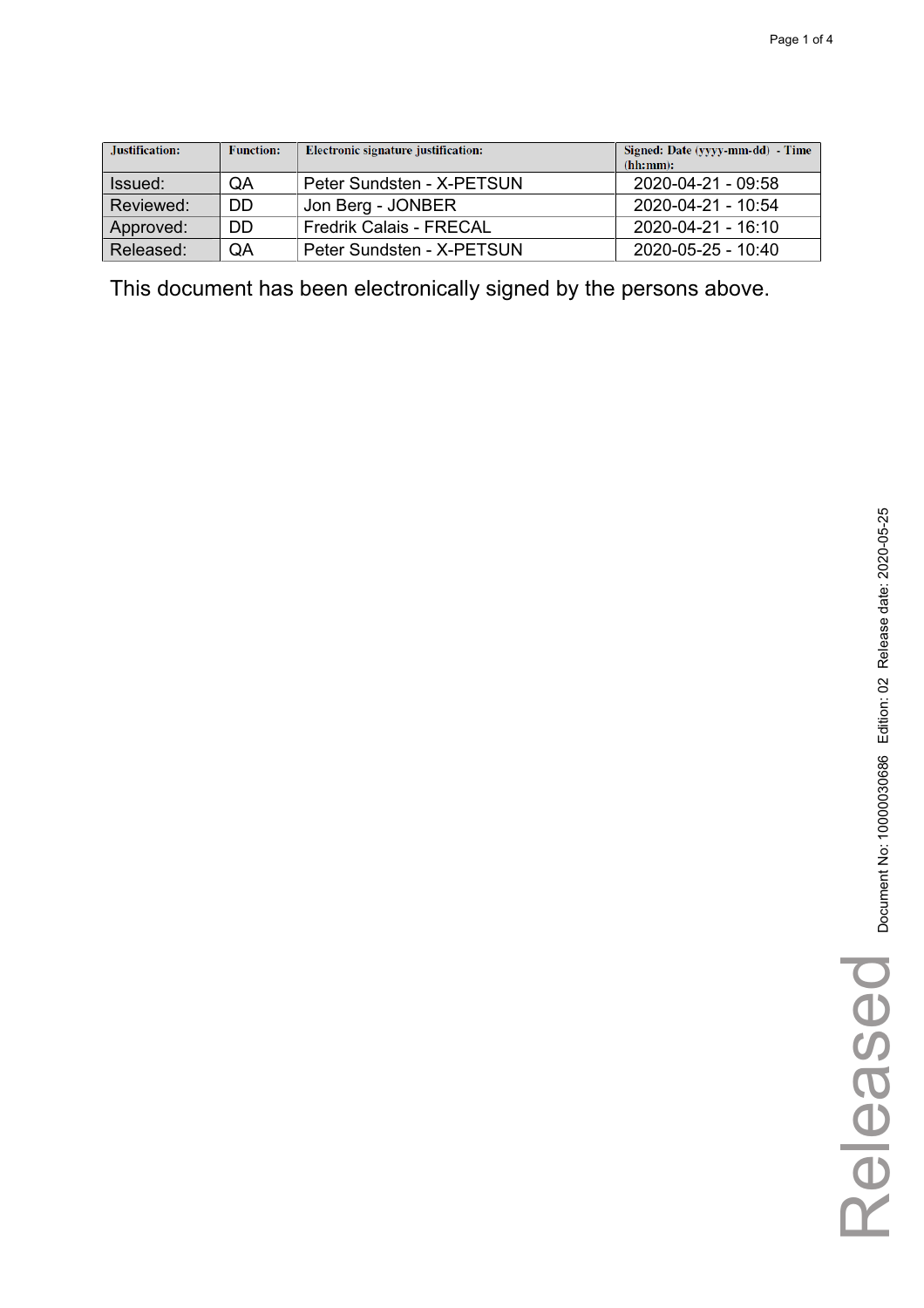

## **Provox® Luna Set**



### **Product description:**

*Provox Luna HME*:

The Provox Luna HME is a single use device that features calcium chloride treated foam sponge assembled into a silicone housing. By two finger occlusion seal for speech is obtained. The HME should be connected to Provox Luna Adhesive.

*Provox Luna Adhesive:* 

Before the adhesive is attached to the skin the adhesive liner is removed. Provox Luna HME or Provox Luna ShowerAid can be attached to the adhesive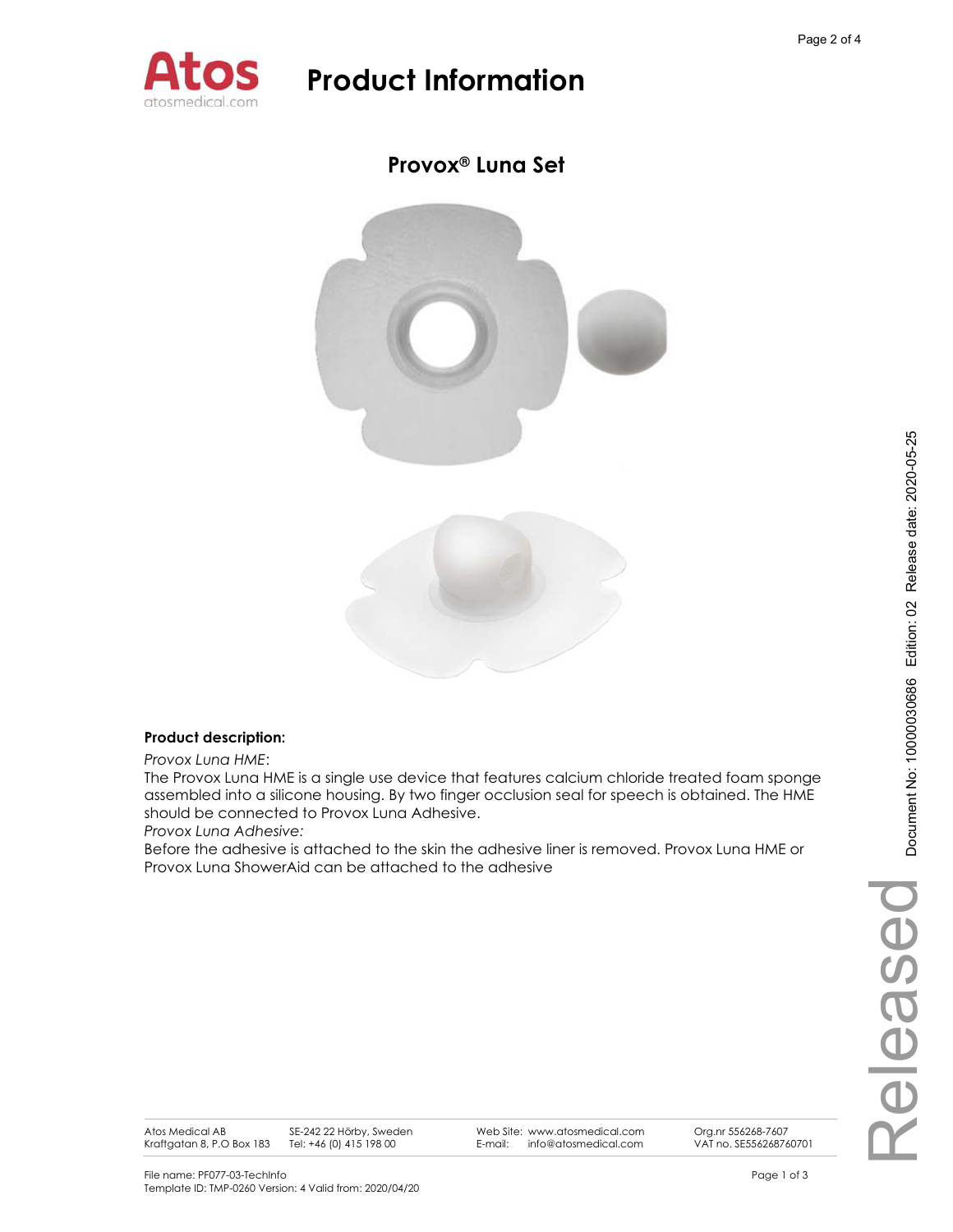

| <b>Document ID:</b>                                                                                                                     | PF077-03-TechInfo                                                                                                                                                                              | Edition: | 02 |
|-----------------------------------------------------------------------------------------------------------------------------------------|------------------------------------------------------------------------------------------------------------------------------------------------------------------------------------------------|----------|----|
| <b>Manufacturer:</b>                                                                                                                    | <b>Atos Medical AB</b><br>Kraftgatan 8, P.O. Box 183,<br>SE-242 22 Hörby, Sweden                                                                                                               |          |    |
| <b>Classification:</b><br>(EU) 2017/745                                                                                                 | Class I, Rule 1                                                                                                                                                                                |          |    |
| <b>Intended Use:</b><br>The Provox Luna Set is a combination of Provox Luna HME and Provox<br>Lung Adhesive.                            |                                                                                                                                                                                                |          |    |
|                                                                                                                                         | Provox Lung HME:<br>The Provox Luna HME is a single use heat- and moisture exchanger,<br>attachable to the Provox Luna Adhesive, for night-time use after total<br>laryngectomy.               |          |    |
|                                                                                                                                         | Provox Luna Adhesive:<br>The Provox Luna Adhesive is a skin friendly, single use adhesive that<br>provides attachment for the Provox Luna HME for night time use after total<br>laryngectomy.  |          |    |
| <b>CE Mark:</b>                                                                                                                         | Yes, the devices are CE marked.                                                                                                                                                                |          |    |
| <b>GMDN</b> code:                                                                                                                       | 58705                                                                                                                                                                                          |          |    |
| <b>Sterilization:</b>                                                                                                                   | Non-sterile                                                                                                                                                                                    |          |    |
| Raw material:<br>Provox Lung HME:<br>Housing: Polydimethylsiloxane (Silicone)<br>Foam: Polyurethane (PUR) with calcium chloride (CaCl2) |                                                                                                                                                                                                |          |    |
|                                                                                                                                         | Provox Lung Adhesive:<br>Adapter: TPS-SEBS.<br>Carrier: Polyurethane film transparent.<br>Adhesive: HTPU/001 hydrogel with 30 % glycerol.<br>PET, siliconised liner SILPHAN S75M 0R30038 Clear |          |    |
| Latex<br>information:                                                                                                                   | Not manufactured with natural rubber latex                                                                                                                                                     |          |    |
| <b>Biological origin:</b>                                                                                                               | The device is not manufactured with materials derived from human or animal<br>source.                                                                                                          |          |    |
| <b>Handling and</b><br>storage:                                                                                                         | Store the product dry and away from sunlight at room temperature. Excursions<br>permitted between 2°C - 42°C.                                                                                  |          |    |
| <b>Waste handling</b><br>and disposal:                                                                                                  | Waste handling and disposal should be carried out in agreement with<br>medical practice and applicable national laws and legislations. Used<br>product may be a potential biohazard.           |          |    |
| <b>Hazardous</b><br>components:                                                                                                         | None                                                                                                                                                                                           |          |    |
| <b>Expiration date:</b>                                                                                                                 | 3 years after manufacturing.                                                                                                                                                                   |          |    |
| Packaging:                                                                                                                              | 5 cassettes packed in a plastic bag, 3 adhesives packed in aluminum bags,<br>1 instructions for use, Packed in a cardboard box                                                                 |          |    |